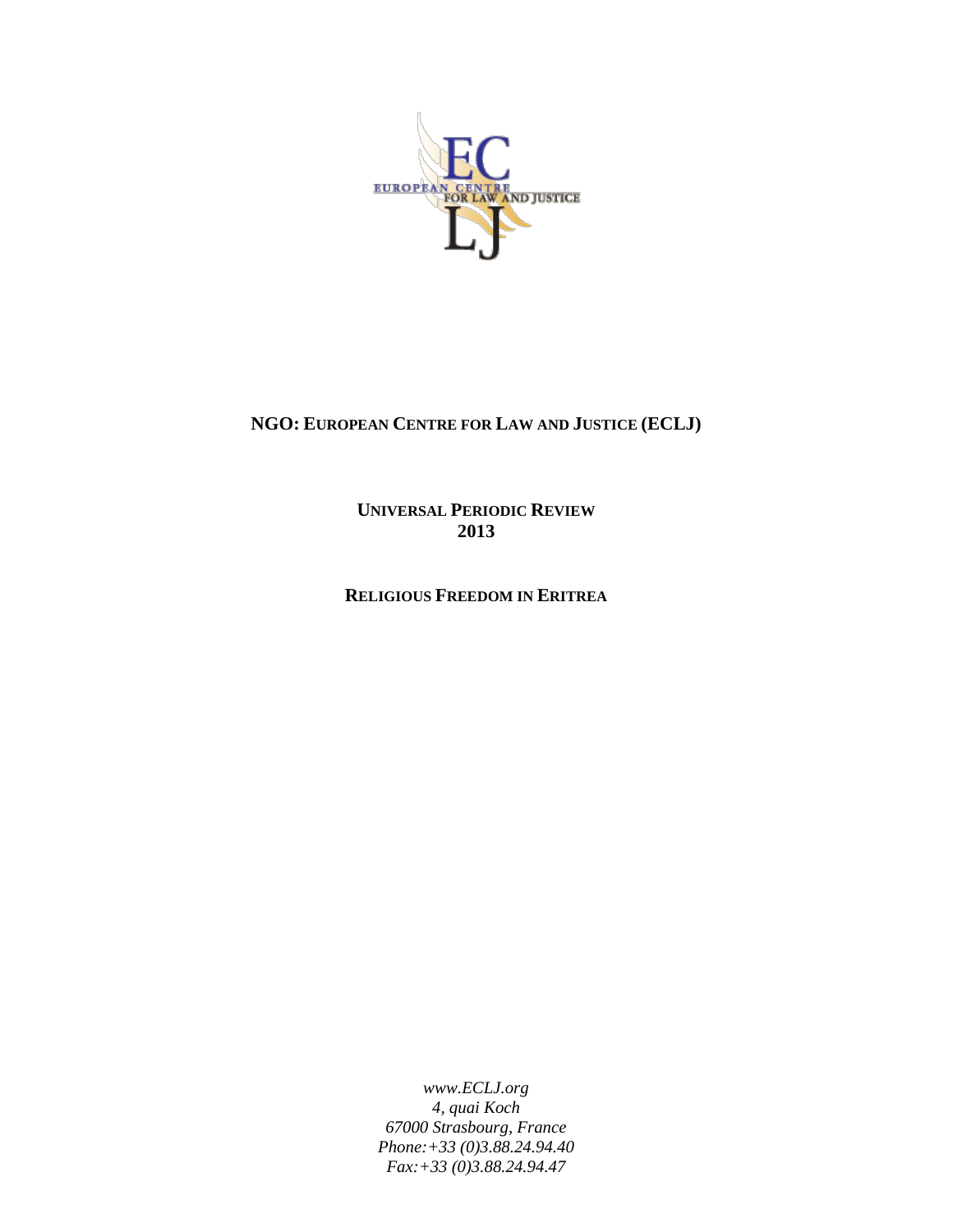### **RELIGIOUS FREEDOM IN ERITREA**

#### <span id="page-1-0"></span>**Introduction**

1. The European Centre for Law and Justice (ECLJ) is an international, non-governmental organisation dedicated to promoting and protecting human rights around the world. The ECLJ also holds Special Consultative Status before the United Nations Economic and Social Council. The purpose of this report is to highlight systematic human rights abuses in Eritrea for the 2013 Universal Periodic Review (UPR). These abuses primarily result from the Eritrean government's restricting religious freedom and subjecting individuals to discrimination, detention, arrest, imprisonment, and abuse because of their religious beliefs.

### *Despite Constitutional Protections and International Obligations, Eritrea Has a Long Record of Oppressing Religious and Political Beliefs that has not Improved.*

<span id="page-1-1"></span>2. The Eritrean Constitution provides broad protections for the right to life and liberty<sup>1</sup>; the right of human dignity<sup>2</sup>; freedom of conscience, religion, and expression of opinion<sup>3</sup>; equality under the law<sup>4</sup>; and due process<sup>5</sup>. However, in practice these rights and freedoms are very limited. Unfortunately, political abuses, generally—and violations of religious freedom and due process rights, specifically—go largely unchecked by internal institutions<sup>6</sup>. Moverover, the Eritrean government places restrictions on international organisations to provide relief inside Eritrea<sup>7</sup>. The 2010 UPR expressed concern over Eritrea's long-standing record of oppressing

 $\overline{a}$  $1$ CONST. OF ERITREA, art. 15 ("1. No person shall be deprived of life without due process of law. 2. No person shall be deprived of liberty without due process of law.").

 $^{2}Id$ , art. 16 ("1. The dignity of all persons shall be inviolable. 2. No person shall be subjected to torture or to cruel, inhuman or degrading treatment or punishment. 3. No person shall be held in slavery or servitude nor shall any

person be required to perform forced labour not authorised by law.").<br><sup>3</sup>Id., art. 19 ("1. Every person shall have the right to freedom of thought, conscience and belief.... 4. Every person shall have the freedom to practice any religion and to manifest such practice. . . . 6. Every citizen shall have the right to form organisations for political, social, economic and cultural ends.").

 $^{4}$ Id., art. 14 ("1. All persons are equal under the law. 2. No person may be discriminated against on account of race, ethnic origin, language, colour, gender, religion, disability, age, political view, or social or economic status or any other improper factors. 3. The National Assembly shall enact laws that can assist in eliminating inequalities existing in the Eritrean society.").

<sup>5</sup> *Id.*, art. 17 ("1. No person may be arrested or detained save pursuant to due process of law. 2. No person shall be tried or convicted for any act or omission which did not constitute a criminal offence at the time when it was committed. 3. Every person arrested or detained shall be informed of the grounds for his arrest or detention and of the rights he has in connection with his arrest or detention in a language he understands. . . . 6. Every person charged with an offence shall be entitled to a fair, speedy and public hearing by a court of law . . . . 7. A person charged with an offence shall be presumed to be innocent, and shall not be punished, unless he is found guilty by a court of law.").

<sup>6</sup>U.S. COMM'N ON INT'L RELIGIOUS FREEDOM, USCIRF ANNUAL REPORT 2013 – COUNTRIES OF PARTICULAR CONCERN: ERITREA 64 (Apr. 2013) [hereinafter "USCIRF ANNUAL REPORT 2013"]. (there are "[n]o private newspapers, opposition political parties, or independent non-governmental organizations" allowed in Eritrea).

<sup>7</sup>Compilation Prepared by the Office of the High Commissioner for the Working Group on the Universal Period Review, 6th sess., 30 Nov. – 11 Dec. 2009, U.N. Doc. A/HRC/WG.6/6/ERI/2, ¶ 31 ("non-governmental political, civic, and social institutions and organizations are reportedly largely prohibited from functioning, as are minority religious institutions. . . . Moreover, under the law, international non-governmental organizations are limited to relief and rehabilitation activities, and are not permitted to work with local communities independently of the Government.").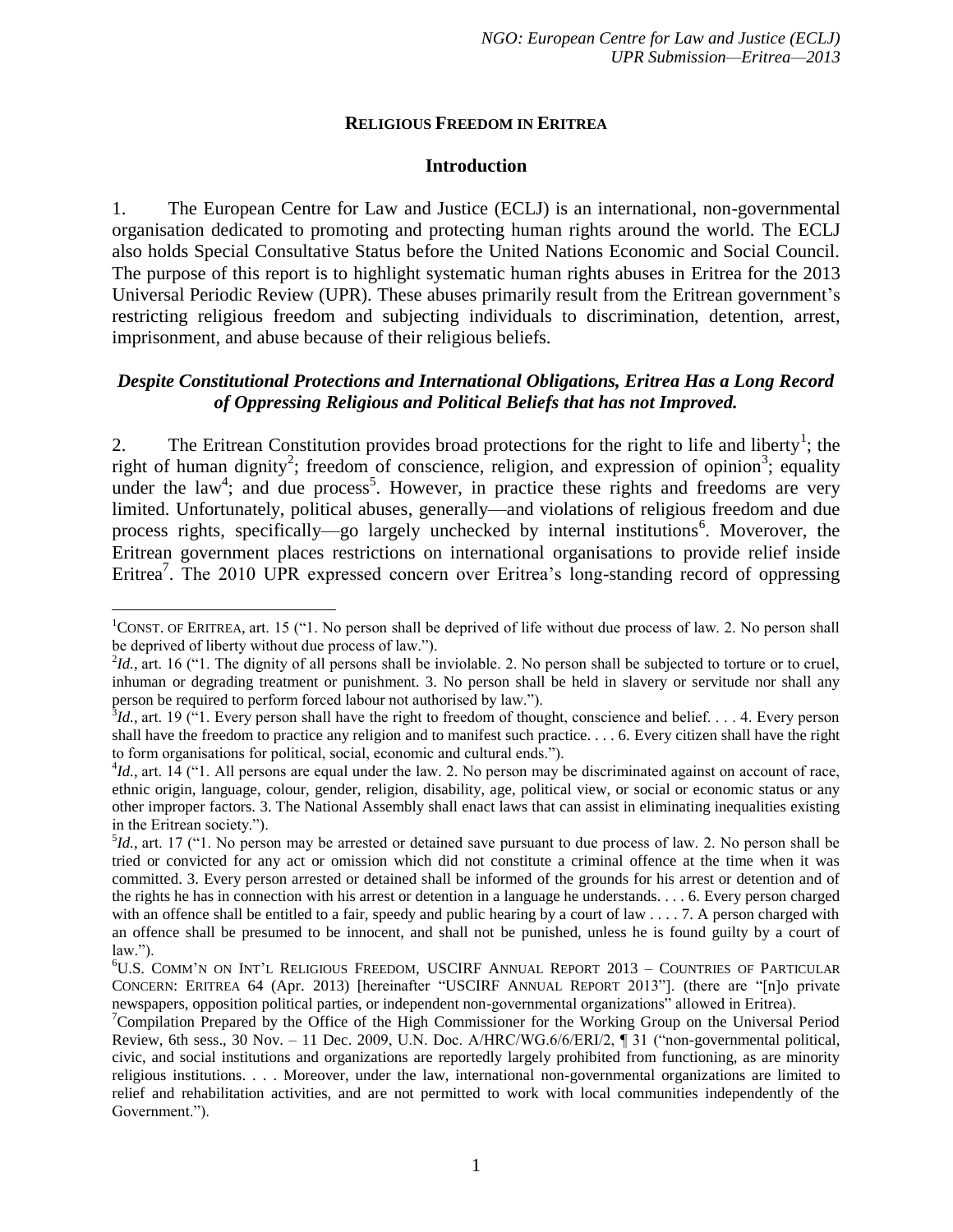<span id="page-2-1"></span>individuals and groups based on religious beliefs and political views $\delta$ . For example, the 2010 UPR urged Eritrea to take steps to protect and ensure the freedoms of religion, belief, opinion, and expression<sup>9</sup>. Moreover, the 2010 UPR urged Eritrea to immediately "cease arbitrary arrest and detention of people based on their religious beliefs" and to release and grant amnesty to prisoners held for their political and religious beliefs<sup>10</sup>.

3. The 2010 UPR urged Eritrea to "review the legal framework governing religious groups and organisations" and to "[r]espect the right of any individual to practice his or her religion o[r] belief without any restriction<sup>"11</sup>. Finally, the 2010 UPR urged Eritrea to "[t]ake further measures to ensure full respect for freedom of expression . . . in accordance with its international obligations, including ICCPR, to which Eritrea is a party"<sup>12</sup>. Unfortunately, the situation in Eritrea has only worsened since the 2010 UPR. As a member of the United Nations, Eritrea is bound by Article 55 of the UN Charter, which calls for "universal respect for, and observance of, human rights and fundamental freedoms for all without distinction as to race, sex, language, *or*  religion<sup>"13</sup>. Furthermore, Eritrea is a party to ICCPR which provides broad protections for religious freedom and belief and prohibits religious discrimination $14$ .

4. Despite these obligations and concerns expressed in the 2010 UPR, since 2004, Eritrea has been designated by the U.S. Department of State as a Country of Particular Concern with its most recent designation occurring in September 2011<sup>15</sup>. A 2013 report by the United States Commission on International Religious Freedom noted that "[r]eligious freedom conditions continue to be extremely grave in Eritrea, with torture or other ill-treatment of 2,000 to 3,000 religious prisoners, arbitrary arrests and detentions without charges, a prolonged ban on public religious activities, and interference in the internal affairs of registered religious groups"<sup>16</sup>.

# *Eritrea Only Recognizes Four Registered Religious Groups, Interferes with Their Internal Affairs, and Most Harshly Discriminates Against Unregistered Religious Groups.*

<span id="page-2-0"></span>5. The Eritrean "government strictly controls and dominates the internal affairs of the four recognized religions"<sup>17</sup>. The four officially registered religious groups are Sunni Islam, the Eritrean Orthodox Church, the Roman Catholic Church, and the Evangelical Lutheran Church of Eritrea<sup>18</sup>. The government has "appoint[ed] religious leaders and oversee[s] and monitor[s] religious activities"<sup>19</sup>. The four registered religious groups "are required to submit activity

 $\overline{a}$ 

 $8R$ eport of the Working Group on the Universal Periodic Review, Human Rights Council, 13th sess., 4 Jan. 2010,  $\P$ 33, 40, 66, 79 U.N. DOC. A/HRC/13/2 [hereinafter "UPR"].

<sup>9</sup> *Id.* at ¶ 79.

<sup>10</sup>*Id.* 

 $\overline{^{11}}\overline{Id}$ .

 $^{12}$ *Id.* 

<sup>&</sup>lt;sup>13</sup>U.N. Charter art. 55 (emphasis added).

<sup>&</sup>lt;sup>14</sup>International Covenant on Civil and Political Rights, 16 Dec. 1966, art. 2, 4, 18, 24, 26, 27, 999 U.N.T.S. 171.

<sup>15</sup>USCIRF ANNUAL REPORT 2013, *supra* note 6, at 64.

 $^{16}$ *Id.*, at 62.

<sup>17</sup>*Id.*, at 66.

<sup>18</sup>*World report 2012: Eritrea*, *World Report 2013 - Eritrea*, HUMAN RIGHTS WATCH (2013), http://www.hrw.org/sites/default/files/related\_material/eritrea\_2012.pdf.

<sup>19</sup>USCIRF ANNUAL REPORT 2013, *supra* note 6, at 66.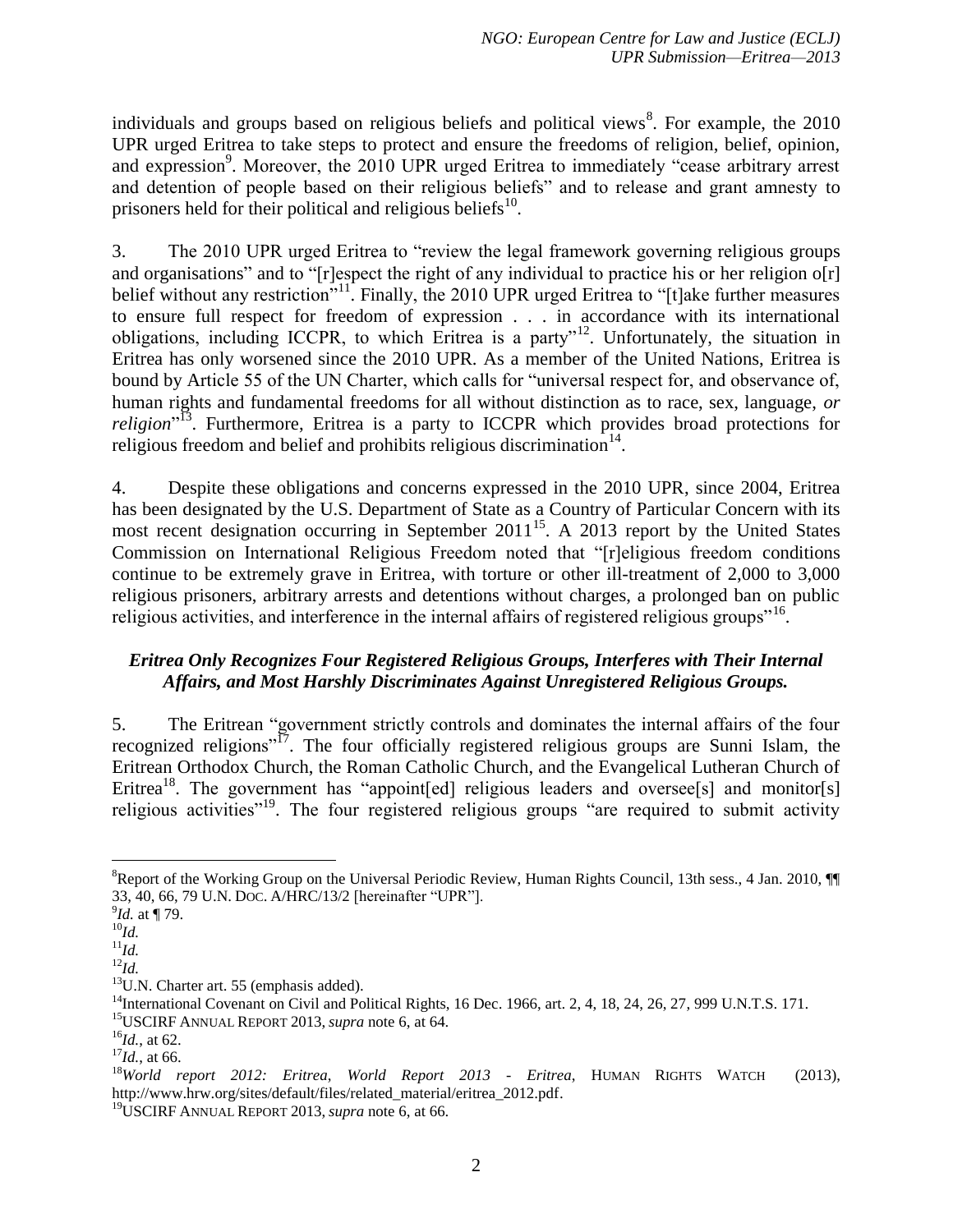reports to the government every six months<sup> $20$ </sup>. Furthermore, "[i]n December 2010, the Eritrean Department of Religious Affairs reportedly told these groups to stop accepting funds from coreligionists abroad"<sup>21</sup>. In the Interactive Dialogue section of the 2010 UPR, Eritrea argued that it "does not detain people for their religious belief. There are those that have been detained for committing crimes, including treason and threatening national security"<sup>22</sup>. Unfortunately, the record does not support Eritrea's assertions. For example, members of "'unrecognized' religions are seized in raids on churches and homes and imprisoned and tortured until they renounce their faith" $^{23}$ .

6. In 2002, "the Eritrean Minister of Information decreed that all religions except for the Eritrean Orthodox Church, Islam, the Roman Catholic Church and the Evangelical Lutheran Church cease religious activities and services until applications were received and approved $^{224}$ . The Eritrean government, however, has refused to allow the registration of religious groups since  $2002<sup>25</sup>$ . The registration process and requirements are very intrusive and detailed, requiring

<span id="page-3-0"></span>a description of the history of the religious group in the country, explanation of the 'uniqueness' or benefit that the group offers compared with other religious groups already present, names and personal information of religious leaders, detailed information on assets and property owned by the groups, and sources of funding from abroad $^{26}$ .

Because of these requirements and the government's oppressive behavior toward religion, "[n]o religious groups applied for registration during  $[2012]^{327}$ . As a result of this policy, members of unregistered religious groups are often detained, imprisoned, and tortured by the Eritrean government $^{28}$ .

# *Mass Arrests*

<span id="page-3-1"></span>7. In January 2013, ten church leaders were arrested in Eritrea<sup>29</sup>. According to one source, "[t]here have been several such campaigns in the past, but church leaders fear that this particular campaign is far more serious because it wants to 'eradicate the underground church by targeting its key leaders around the country"<sup>30</sup>. The article also noted that "[s]ince news of the renewed

 $\overline{a}$ <sup>20</sup>*Id.*

 $^{21}Id.$ 

<sup>&</sup>lt;sup>22</sup>Addendum to the Report of the Working Group on the Universal Periodic Review, Human Rights Council, 13th sess., 4 Jan. 2010, ¶¶ 31-32 U.N. DOC. A/HRC/13/2/Add.1.

<sup>23</sup>*World Report 2013 - Eritrea*, *supra* note [18.](#page-2-0)

<sup>24</sup>*Eritrea – Country Profile*, JUBILEE CAMPAIGN, *available at*  http://www.jubileecampaign.org/home/jubilee/eritrea\_profile.pdf (last visited 16 Sept. 2013).

<sup>25</sup>USCIRF ANNUAL REPORT 2013, *supra* note [6,](#page-1-0) at 64.

<sup>26</sup>*Eritrea – Country Profile*, *supra* note [24.](#page-3-0) 

<sup>27</sup>*Id.* 

<sup>28</sup>*World Report 2013 - Eritrea*, *supra* note [18.](#page-2-0)

<sup>29</sup>Alex Murashko, *Eritrea Officials Arrest 10 Church Leaders; Christians Fear Increase in Persecution*, CHRISTIAN POST (24 Jan. 2013) http://www.christianpost.com/news/eritrea-officials-arrest-10-church-leaders-christians-fearincrease-in-persecution-88798/.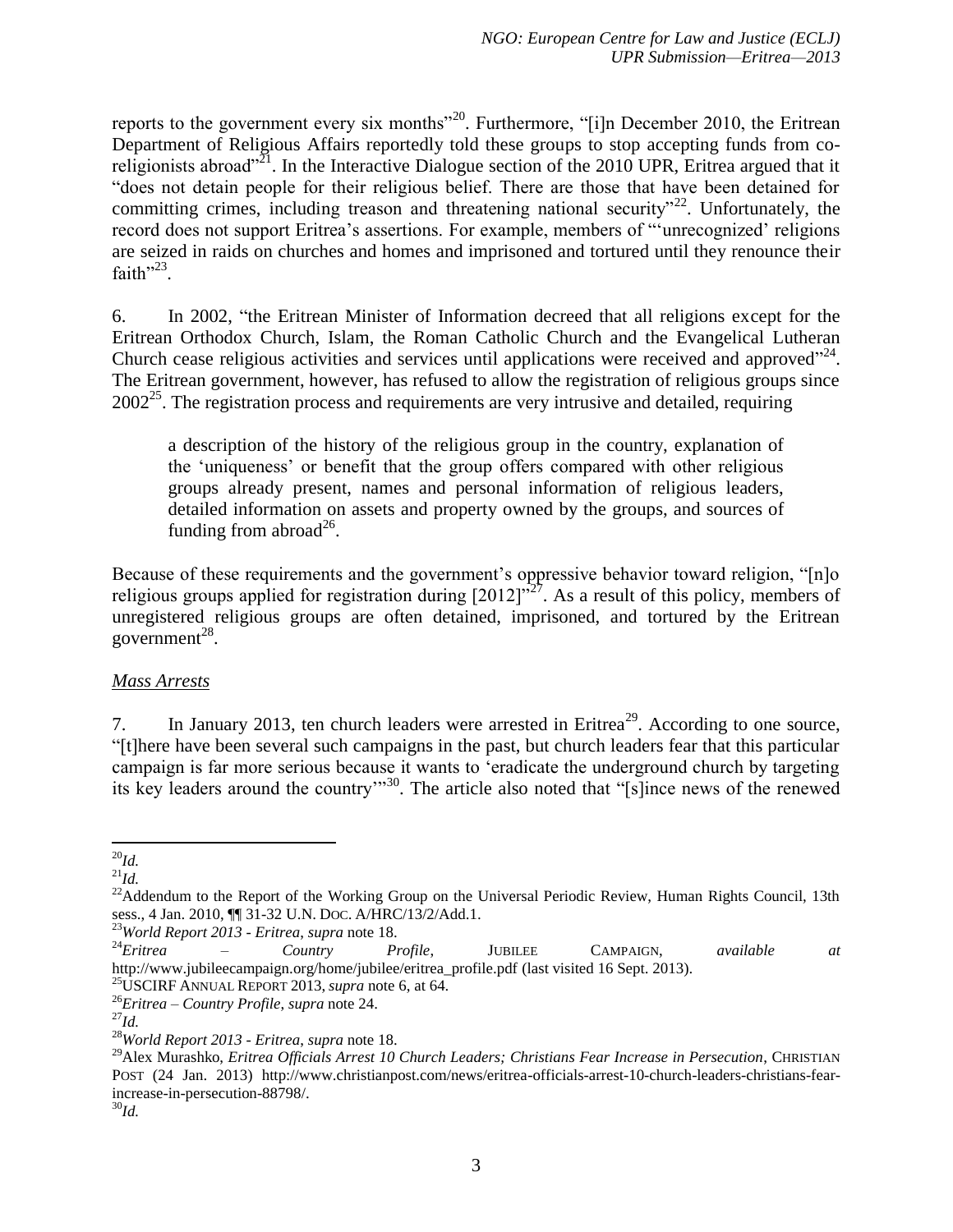systematic arrests emerged, several church leaders have gone into hiding for a second time in only a few months" $31$ .

8. In October 2012, "seventeen Christians [were] beaten and arrested by Eritrean security forces when they were discovered holding a worship service"<sup>32</sup>. According to one report, "[a]mong the group were five married women who have children"<sup>33</sup>.

9. In 2012, twelve Jehovah's Witness members were arrested while attending a funeral<sup>34</sup>. Furthermore, one Jehovah's Witness incarcerated for religious reasons died from heat prostration in an underground cell $^{35}$ .

# *Christian Convert Died in Military Camp*

10. Adris Ali Mohammad, a Muslim convert to Christianity, died on 30 October 2012 after being held at the Aderset Military Camp<sup>36</sup>. After his conversion, he was arrested and held for nearly two years and was subjected to "harsh military punishments and faced countless death threats to give up his Christian belief<sup>37</sup>. It is believed that about 100 Christians are being held at Aderset<sup>38</sup>. Unfortunately, Adris is just one of many Christians who have died in prison camps. One source reported that thirty-one Christians died in prison camps in Eritrea in  $2012^{39}$ .

# *Two Christian Women Died in "Secret Dungeon"*

<span id="page-4-0"></span>11. One source reported that two Christian women in their twenties, Terhase Gebremichel Andu and Ferewine Genzabu Kifly, "were arrested during a prayer meeting in 2009 at a private home in Tesenai<sup>140</sup>. They were held in a "secret dungeon," most likely an unvented metal storage container<sup>41</sup>. Both women "faced two years of physical military torture, were denied medical care and ultimately died as a result of starvation and poor health<sup>742</sup>. Terhase died on 16 October 2012, and Ferewine died one week later<sup>43</sup>.

 $\overline{a}$ <sup>31</sup>*Id.* 

<sup>32</sup>*17 Christians Beaten and Arrested in Eritrea*, INTERNATIONAL CHRISTIAN CONCERN (12 Oct. 2012) http://www.persecution.org/2012/10/22/17-christians-beaten-and-arrested-in-eritrea/.

<sup>33</sup>*Seventeen Christians Arrested in Eritrea—Please Pray!*,OPENDOORS USA (17 Oct. 2012) http://blog.opendoorsusa.org/blog/bid/136880/Seventeen-Christians-Arrested-in-Eritrea-Please-Pray. <sup>34</sup>*World Report 2013 - Eritrea*, *supra* note [18.](#page-2-0)

<sup>35</sup>*Id.*  <sup>36</sup>*Christian Convert Dies in an Eritrean Dungeon*, OPENDOORS USA (7 Nov. 2012) http://blog.opendoorsusa.org/blog/bid/137955/Christian-Convert-Dies-in-an-Eritrean-Dungeon.  $^{37}Id$ .

 $^{38}$ Id.

<sup>39</sup>Murashko, *supra* note [29.](#page-3-1)

<sup>40</sup>*Christians in Eritrea—Faithful to the End*, OPENDOORS USA (25 Oct. 2011) http://blog.opendoorsusa.org/blog/bid/103168/Christians-in-Eritrea-Faithful-to-the-End.  $^{41}Id.$ 

<sup>42</sup>*Id.* 

<sup>43</sup>*Id.*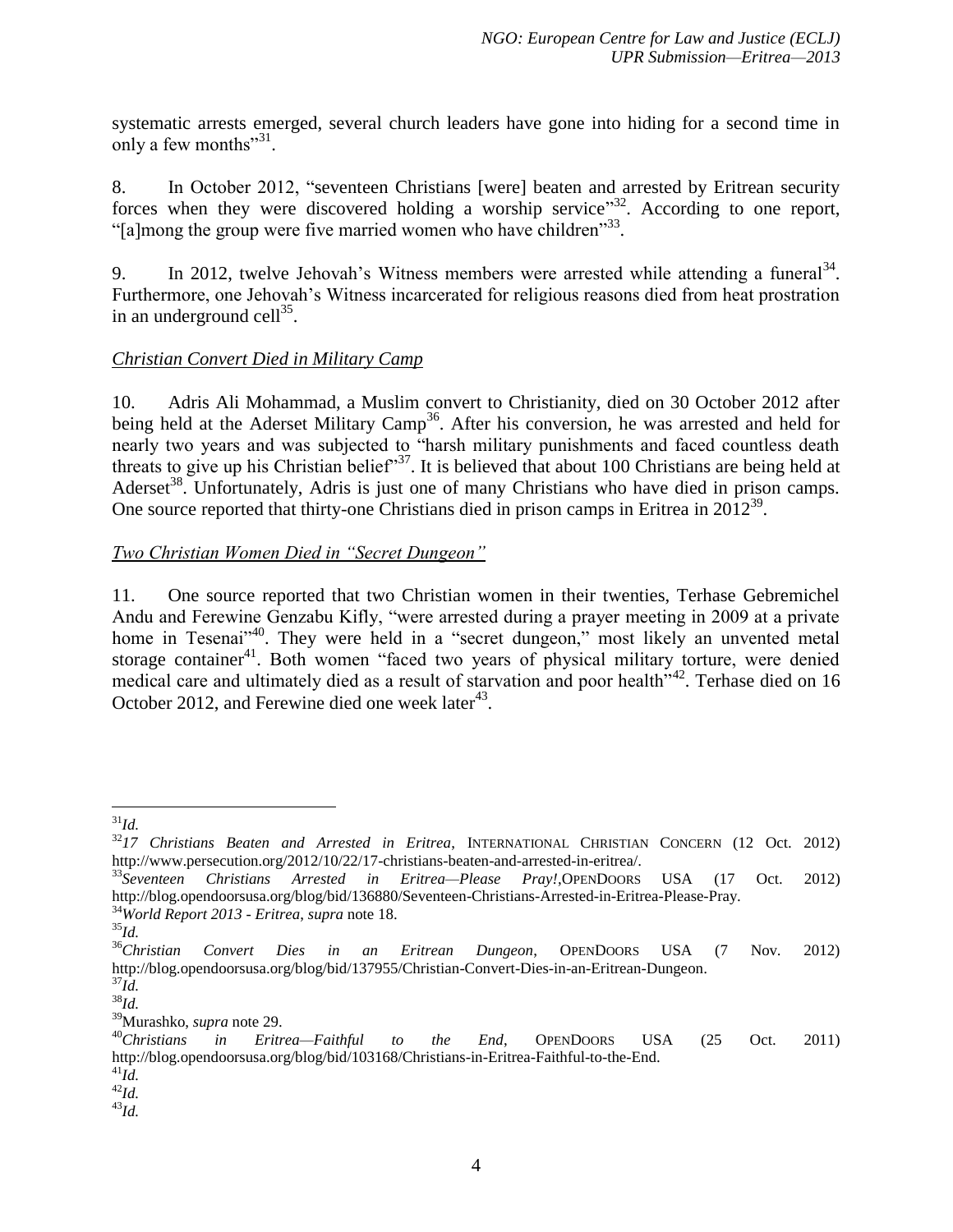#### **Eritrea Fails to Provide Due Process Rights to Individuals Who Are Subject to Discrimination, Detention, Arrest, Imprisonment, Abuse, and Torture because of Their Religious Beliefs.**

12. The situation in Eritrea has not improved but has gotten worse since the 2010 UPR. Christians in Eritrea are subjected to mass arrests; are held without charges; are subjected to harsh treatment, torture, and poor prison conditions; and have even been imprisoned in unvented metal shipping containers<sup>44</sup>.

<span id="page-5-0"></span>13. The Eritrean Constitution provides for broad due process protections<sup>45</sup>. Unfortunately, Eritrea has a long record of failing to provide due process rights to individuals who are subjected to discrimination, detention, arrest, imprisonment, and abuse because of their religious and political beliefs<sup>46</sup>. For example, "Amnesty International believes that at least 10,000 political prisoners have been imprisoned by the government [since  $1993$ ]<sup>"47</sup>. As of 2013, an estimated "2,000 to 3,000 persons are imprisoned on religious grounds in Eritrea"<sup>48</sup>. Unfortunately, "[w]ith no known exception, not a single political prisoner has ever been charged with a crime or tried, had access to a lawyer or been brought before a judge or a judicial officer to assess the legality and necessity of the detention"<sup>49</sup>.

#### *Christians beaten after arrest without due process*

14. According to a 31 May 2013 report, at least 191 Christians have been arrested in Eritrea, including "37 students from the College of Arts and Sciences Adi Kihe and five men from the Church of Living God in Asmara<sup> $50$ </sup>. Up to 3,000 Christians are currently imprisoned for their faith in Eritrea.

15. On 16 March 2013, seventeen Christians, including six female students, were arrested in the city of Keren<sup>51</sup>. As of the date of this submission, "officers are not allowing anyone to visit this group" despite the fact that "it is customary for family members to take food to relatives in  $prison$ <sup>52</sup>.

 $\overline{a}$ 

<sup>44</sup>*See, e.g.*, *World Report 2013: Eritrea*, *supra* note [18;](#page-2-0) *Eritrea*, BARNABAS FUND, *available at* http://barnabasfund.org/US/Eritrea.html (last visited 9 June 2013); *Eritrea*, THE VOICE OF THE MARTYRS, *available at* http://www.persecution.net/eritrea.htm (last visited 9 June 2013).

<sup>45</sup>CONST. OF ERITREA, art. 17, *supra* note [5](#page-1-1).

<sup>46</sup>UPR, *supra* note [8,](#page-2-1) at ¶¶ 28, 29, 33, 39, 40, 42, 56, 66, 67, 79.

<sup>47</sup>*Eritrea: Rampant repression 20 years after independence*, AMNESTY INT'<sup>L</sup> (9 May 2013) http://www.amnesty.org/en/news/eritrea-rampant-repression-20-years-after-independence-2013-05-09. <sup>48</sup>USCIRF ANNUAL REPORT 2013, *supra* note [6,](#page-1-0) at 64.

<sup>49</sup>*Eritrea: Rampant repression 20 years after independence*, *supra* not[e 47.](#page-5-0)

<sup>50</sup>Timothy Fowler, *Minority Christians in Eritrea face extreme persecution says rights group*, ECUMENICAL NEWS (31 May 2013) http://www.ecumenicalnews.com/article/minority-christians-in-eritrea-face-extreme-persecutionsay-rights-groups-22240.

<sup>51</sup>*Persecuted Christian Dies in Eritrean Prison*, CHARISMA NEWS (28 Mar. 2013) http://www.charismanews.com/world/38872-persecuted-christian-dies-in-eritrean-prison. <sup>52</sup>*Id.*